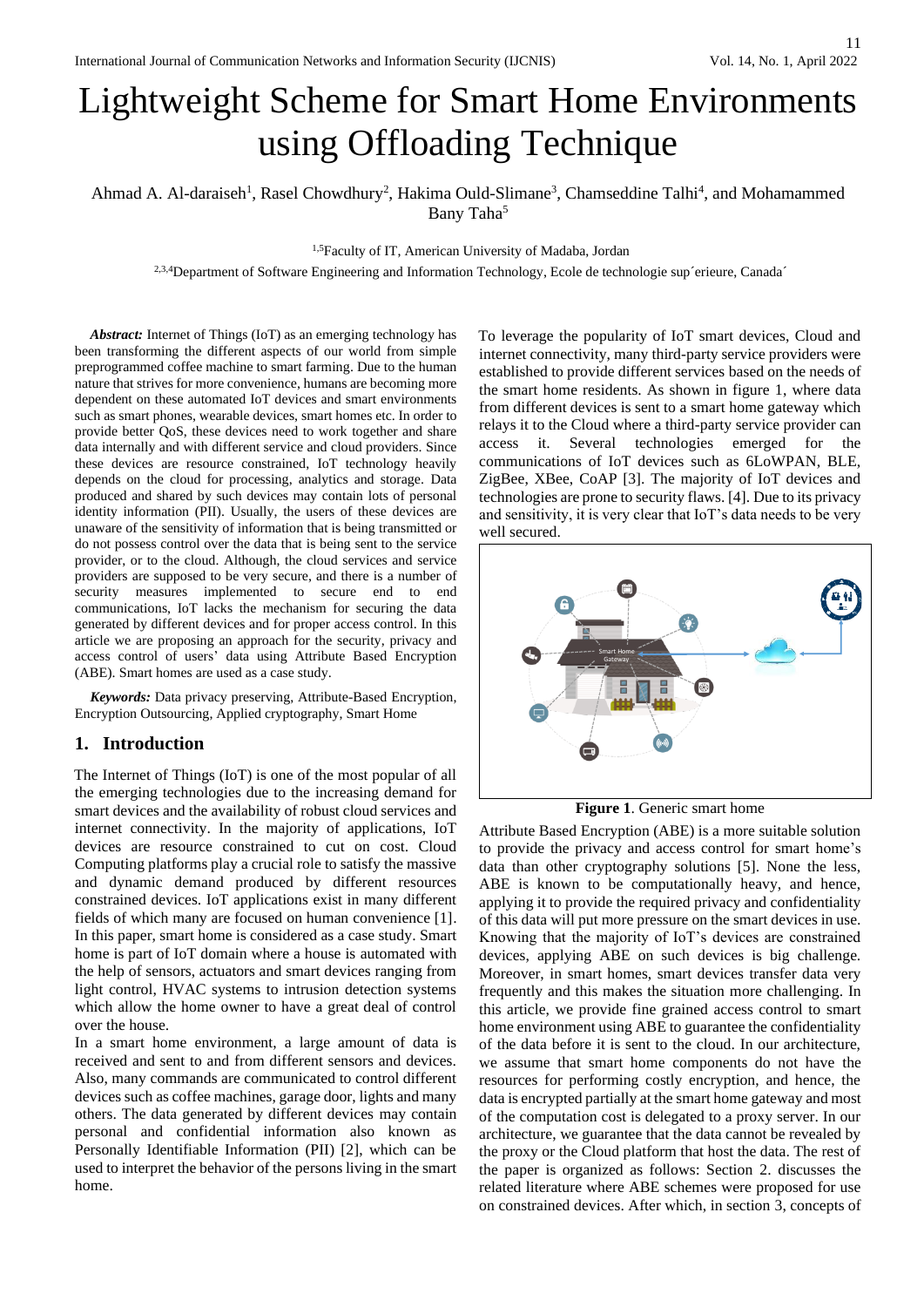CP-ABE and KP-ABE are discussed. In section 4, the proposed architecture and results are presented.

## **2. Related Work**

Recently, a large number of researchers discussed the security issue in smart home environment [6] [7] [8]. Singh et al discussed the twenty important security considerations for IoT [9]. The authors mainly focused on access control and encryption of IoT device and considered how it would add more complexity to the existing solutions. Lin et al [10] discussed the privacy issues and security challenges in smart home environment such as confidentiality and access control. The authors showed few examples of vulnerabilities to be considered.

In 2006 Goyal et al proposed the first Key Policy Attribute Based Encryption (KP-ABE) scheme [11]. In KP-ABE the data is encrypted with attributes to generate the cipher-text (CT) and the client's Secret Key (SK) contains the access policy. If the attributes in CT satisfy the access policy in SK. This kind of ABE allows the authority that generated SK to determine who can decrypt CT.

In 2007, Bethencourt et al proposed the first Cipher-text Policy Attribute Based Encryption (CP-ABE) [12]. In this scheme, the data is encrypted with an access policy chosen by the user (encryptor) to generate the CT, and the secret key contains a list of attributes. The client's secret key SK can decrypt CT if and only if its attributes satisfy the policy that was chosen by the encryptor.

Ambrosin et al illustrated the performance of ABE schemes in IoT devices like Raspberry Pi, Intel Edison etc [13] using two types of ABE namely, CP-ABE and KP-ABE. The authors showed how performance and efficiency of the two schemes are different on different boards, in addition, the authors proved that the efficiency of these schemes is very weak on IoT devices (smart home components) comparing with regular computers (desktop computer). Moreover, their experiments showed that the performance of ABE scheme depends on several factors such as number of attributes and the cryptography curve used in the scheme. Yao et al [14] proposed KP-ABE scheme for IoT devices. The scheme based on Elliptic Curve. It has no bilinear pairing which explain the results presented by the authors compared to standard ABE scheme. However, their results showed that the computation increased as the number of attributes used to encrypt the data with increased. Thus, in case we have large number of attributes (i.e, *>*30) the scheme will be impractical. Tauati et al [15] proposed CP-ABE scheme for constrained devices. The scheme offloads the computation overhead to the nearest trusted node. Such nodes or devices called assistant nodes. The assistant nodes are unconstrained devices that can perform the encryption part on behalf of the constrained nodes. Chowdhury et al [16] integrated ABE with well-known smart home middleware openHAB and experimented with different settings using a test scenario.

Zhou et al [8] proposed CP-ABE for mobile cloud environment to reduce the computation cost on mobile devices; the authors idea is that each access tree consists of left and right sub-tree. Based on their assumption the right sub-tree usually has leave nodes (attributes) less than the left sub-tree. They took advantage of this assumption and encrypted only the right sub-tree on mobile device as it is a constrained device (according to the authors) and left the left sub-tree to be encrypted somewhere else such as a proxy server. In this scheme, the mobile device performs a small part

of the cryptographic operations as the right access tree has less attributes than the left access tree to generate  $CT<sub>DO</sub>$ . The proxy server performs CP-ABE encryption on left sub-tree to generate  $CT_{EPS}$  and combine it with  $CT_{DO}$ . The final CT will be  $CT = CT_{DO} \land CT_{EPS}$ . Zhou et al assumed that the root node is usually an AND gate so two ciphertext cab be merged by this AND gate. In fact, the root node could be an OR or an AND which means this scheme is restricted to limited applications. To fix this problem, Jin et al [17] proposed a new scheme that dealt with the restriction of Zhou's scheme. Jin et al proposed the idea of dummy attributes as the right sub-tree, in this case the real access tree will be on the left sub-tree only and the dummy attributes in the right sub-tree only. The constrained device will encrypt the data with the dummy attribute and the proxy will perform the cryptography operations of the left sub-tree. The data owner will not be revealed since it is encrypted with dummy attributes. The authors assume that every user has dummy attributes. Several schemes were proposed based on dummy attributes idea such as [18] [19] [20].

## **3. Preliminary**

#### **3.1 Ciphertext Attribute Based Encryption (CPABE)**

CP-ABE is a form of ABE, the user encrypts her data with an access policy. A client interested to decrypt this data must have a secret key that satisfy the policy in CT. Figure 2 show visual representation of CP-ABE. CP-ABE performs encryption and decryption in four steps as follows: **Setup** *→*  (PK,MSK): Setup algorithm takes security parameters to generate Public Key (PK) and Master Secret Key (MSK). PK is available for any user and is used as an input for the encryption algorithm. MSK is used to generate Secret Key (SK) through the key Generation algorithm. KeyGeneration





**Figure 3.** KP-ABE

(PK, MSK, *ω*)*→* SK: KeyGeneration take the PK, MSK, and *<sup>ω</sup>*as input. *ω* is a list of attributes of the user. The output of this algorithm is the secret key SK. SK is unique for each user.

**Encryption (PK, M,**  $\alpha$ **)**  $\rightarrow$  **<b>CT**: In this algorithm the user encrypts his/her data with *α* where *α* is the access policy. The output of this algorithm is the ciphertext(CT). **Decryption**   $(CT, SK) \rightarrow M$ : In this algorithm the client uses her secret key to recover the message.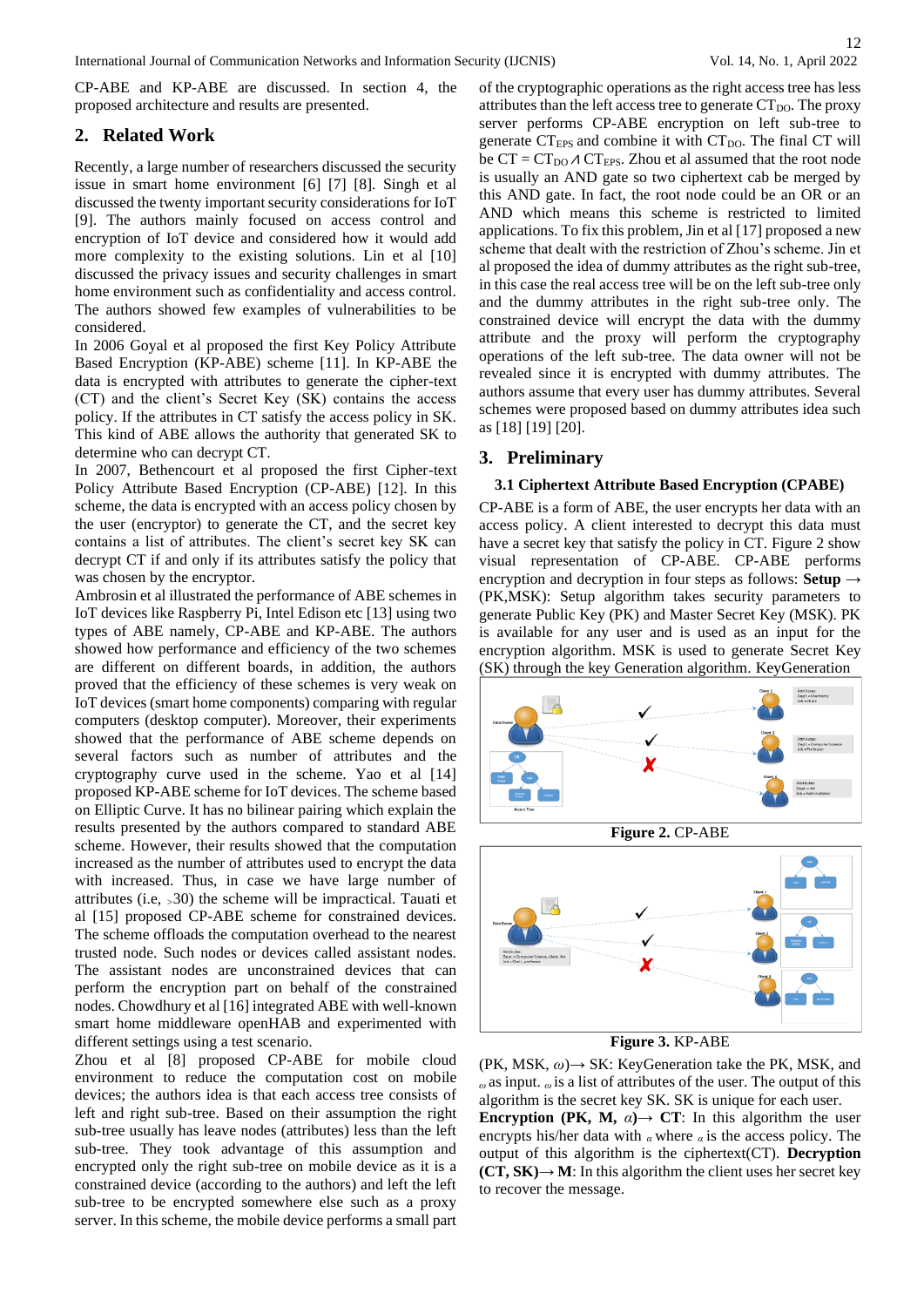#### **3.2 Key Policy Attribute Based Encryption (KPABE)**

KP-ABE is the second form of ABE; the user encrypts her data with a list of attributes. The secret key associated with the access policy thus the trust authority who generate the SK will decide who encrypt the data. Figure 3 shows visual representation of KP-ABE. The following steps explain the main four algorithms of KP-ABE.

**Setup**  $\rightarrow$  **(PK,MSK)**: Setup algorithm uses security parameters to generate PK and SK.

**KeyGeneration (PK, MSK,** *α***)***→* **SK**: KeyGeneration algorithm used to generate SK. The input of this algorithm PK, MSK, and the *α*. The algorithm generate SK.

**Encryption (PK, M,**  $\omega$ **)** $\rightarrow$  **<b>CT**: In this algorithm the

user encrypts the data using *ω* to generate CT.

**Decryption (CT, SK)** $\rightarrow$  **<b>M**: In this algorithm the client uses his/her SK to decrypt CT. If the attributes that the CT is associated with satisfy the policy that the SK is associated with then the client can decrypt CT and recover the message, otherwise the client will not be able to recover the message.

#### **3.3 Access Tree**

Several access trees were proposed for ABE schemes. As was mentioned previously, in CP-ABE the user encrypts the data with access policy where the secret key of the client is associated with a list of attributes. In our scheme we use the access structure proposed in [17]. To briefly review the construction of an access tree let's assume T is the access tree. T consists of multiple nodes at different levels, each non-leave node is either an AND or an OR gate, the leave nodes are the attributes. If the client's secret key has attributes that satisfy the access tree then the client will be able to decrypt the data. To prevent collisions, the Trusted Authority (TA) generates a random value to blend with each attribute in the secret key.

Figure 4 shows the construction of access tree that is proposed in [17].





## **3.4 Cryptography curves**

Wang et al [21] experimented with different types of curves with ABE and evaluated their performance. In this article, two kinds of curves are used. The first one is super singular curve which is a symmetric curve and the second one is asymmetric one called MNT.

## **4. The Proposed Architecture**

Figure 5 shows our architecture for smart home systems. The architecture is divided into six modules as follows:

**Data Collector Module (DCM)**: this module is used for receiving data from the sensors. DCM acts as a middleware in the smart home gateway. The module runs multiple threads for accepting connections from the sensors, then it verifies and authenticates the sensors' information and prepares the data into a specific format then forwards to Gateway Encryption module of the home gateway.

**Gateway Encryption Module (GEM)**: this module is responsible for encrypting the data coming from the DCM. When some data is received from the DCM, it checks a database to get the dummy attribute associated with sensor that generated the data. Then the module encrypts it with the dummy attribute and sends it to the Proxy Encryption Module (PEM).



**Figure 5.** Proposed Architecture

**Proxy Encryption Module (PEM**): this module is responsible for encrypting the data from GEM using the actual policy/attributes that were set by the owner. PEM checks the message for the sensors' policy and uses that policy to encrypts the data and send it to the Cloud.

**KeyGen Module (KM)**: this module is responsible for generating the PK, MK which are required by the GEM for encrypting the data and SKs for the services for decrypting. During generating the SK the KM incorporates the dummy attributes as well.

**Privacy Module (PM)**: this module interacts with the admin for setting up the primitives required by the GEM and KM.

**Decryption Module (DM)**: this module decrypts the ciphertext using the secret key.

Python was used for the implementation of the modules charm [22] [23] was also utilised for its crypto modules. The data from the sensors are converted to bytes before it is fed into the GEM. Serialization and de-serialization were used when passing CT around to make it harder for an attacker to break it. In order to evaluate the performance of this framework, a custom data collector (DCM) which serves as a middleware was utilised. this way, this framework can be used as plug and play with any other smart home middleware. Transmission Control Protocol (TCP) was used for its reliable data transfer. Different types of sensors placed in different locations of the house were used to simulate a smart home. All the sensors send data to the gateway, which is in our case, a Raspberry Pi which acts as the DCM and GEM and, where, a desktop PC is used to act as the PEM. The configurations of the gateway and desktop is displayed in table 1 and 2. Table 3 shows the type of data generated by the sensors and their identifications. this architecture was evaluated with different types of ABE. One dummy attribute is used for GEM which is a unique attribute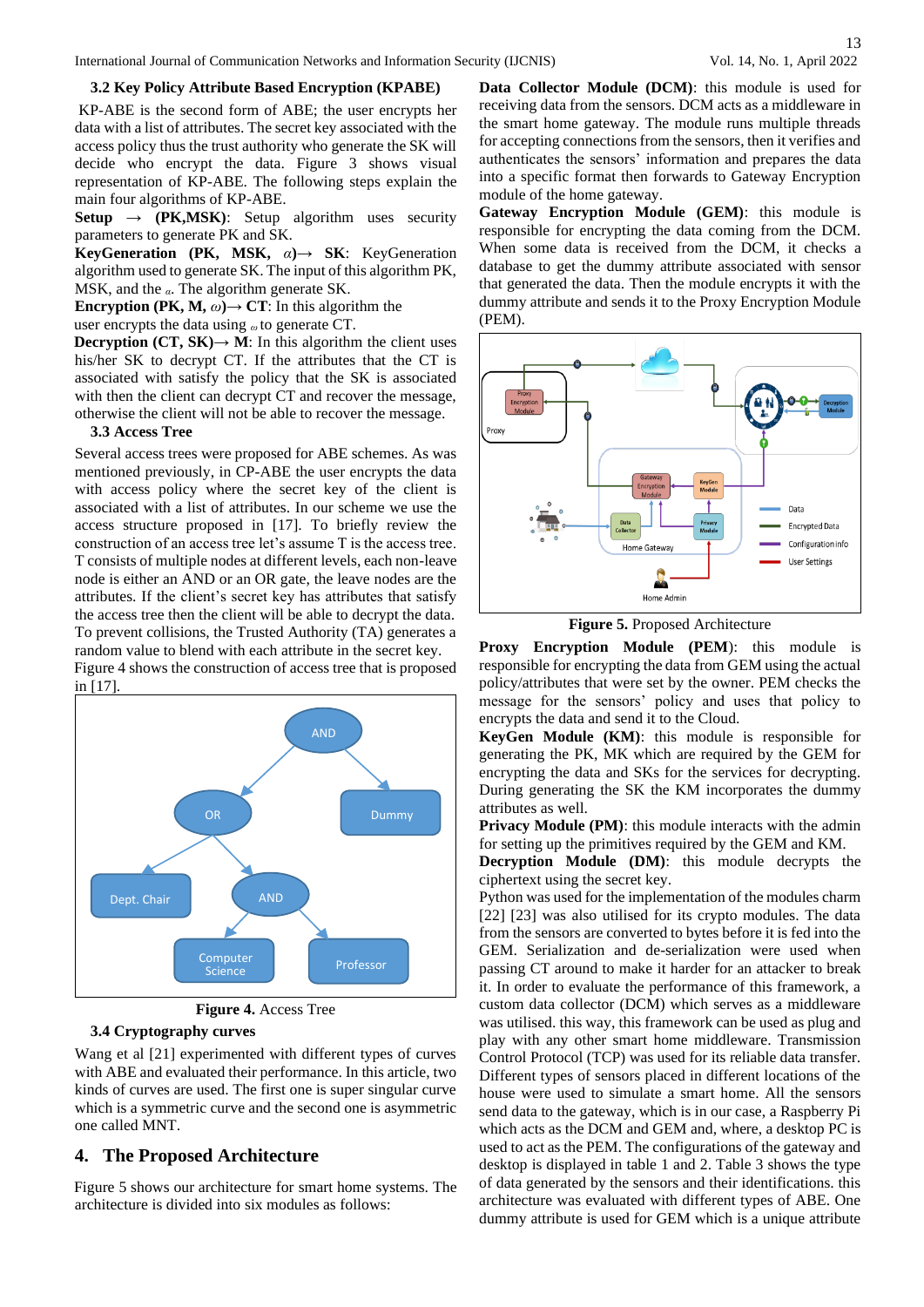assigned to each sensor. Based on access, those dummy attributes are assigned for the key generation. In addition, three services will be used that have access to the sensor's data based on the ABE policy. The configuration for CP-ABE settings CP-ABE is shown in table 5 and in table 4 is for KP-ABE.

**Table 1**. Hardware and Software Specifications of Gateway

| Processor               | 1.2GHz 64 bit quad-core ARMv8 |  |  |
|-------------------------|-------------------------------|--|--|
| <b>RAM</b>              | 1 <sub>GB</sub>               |  |  |
| Storage                 | 16GB eMMC flash Storage       |  |  |
| <b>Operating System</b> | Raspberian Debian OS          |  |  |

**Table 2**. Hardware and Software Specifications of Proxy

| Processor               | 3.2GHz Ci7 |
|-------------------------|------------|
| <b>RAM</b>              | 16GB RAM   |
| Storage                 | 320GB      |
| <b>Operating System</b> | Ubuntu     |

**Table 3**. Sensor Information and data types

| Sensor type       | <b>Sensor ID</b> | Data type            |
|-------------------|------------------|----------------------|
| Light             | Light1Light8     | String [Dim, Bright, |
|                   |                  | Very Bright]         |
| Temperature       | Temp1Temp7       | Float [2 decimal     |
|                   |                  | places]              |
| Contact [Door]    | Cont1Cont8       | String [Open/close]  |
| Smoke             | Smoke1Smoke4     | String [low,         |
| Detection         |                  | medium, heavy]       |
| <b>Water Flow</b> | Water            | Integer              |
| Electricity       | Elec             | Integer              |
| consumption       |                  |                      |
| <b>Gas Flow</b>   | Gas              | Integer              |

**Table 4**. KP-ABE settings

| Sensor<br>ID | <b>Dummy Attribute</b> | <b>Actual Attribute</b>    |
|--------------|------------------------|----------------------------|
| Light1       | D1                     | Attribute1<br>Attribute 10 |
| Temp1        | D <sub>9</sub>         | Attribute1<br>Attribute10  |
| Cont1        | D <sub>16</sub>        | Attribute1<br>Attribute 10 |
| Smoke1       | D <sub>24</sub>        | Attribute1<br>Attribute10  |
| Water        | D <sub>28</sub>        | Attribute1<br>Attribute10  |
| Elec         | D29                    | Attribute1<br>Attribute10  |
| Gas          | D30                    | Attribute1<br>Attribute 10 |

Home admin is responsible for setting up the attributes and policies required for the KM and PEM by using the PM. PM is a graphical user interface as shown in figure 6 for KP-ABE setup where the home admin can select the attributes for the sensors and write policies for the services for generating the secret key. For CP-ABE the interface is reversed; attributes for services and policy for the sensors. KG is responsible for setting up the environment by generating the PK and MK, and then transferring them to the GEM. KM is also responsible for generating the secret key of the services and transmitting to the designated service in a secured manner. DCM acts a smart

home middleware and collects data from the sensors and forwards it to the GEM. GEM is responsible for encrypting the data using one dummy attribute/policy and then the data is transferred to the PEM. PEM does the encryption with actual attributes/policy which is set by the home admin and then the encrypted data is stored in the Cloud. The services can only decrypt the data from the Cloud if they have the decryption module running in their system and have a valid key, which satisfies the requirements of ABE. Figure 7 shows the view of different modules and services. On the left hand side of the Figure 7 is the visual representation of DCM and the rest are different services that have access to different sensors. If a service has access to a specific sensor it can view the value otherwise an error message is shown based on the access policy of the service.

|  | Table 5. CP-ABE settings |  |
|--|--------------------------|--|
|--|--------------------------|--|

| Sensor<br>ID | Dummy<br><b>Policy</b> | <b>Actual Policy</b>                          |  |  |  |
|--------------|------------------------|-----------------------------------------------|--|--|--|
| Light1       | D1                     | Attribute1 AND Attribute2 AND<br>Attribute10  |  |  |  |
| Temp1        | D <sub>9</sub>         | Attribute1 AND Attribute2 AND<br>Attribute 10 |  |  |  |
| Cont1        | D <sub>16</sub>        | Attribute1 AND Attribute2 AND<br>Attribute10  |  |  |  |
| Smoke1       | D24                    | Attribute1 AND Attribute2 AND<br>Attribute10  |  |  |  |
| Water        | D <sub>28</sub>        | Attribute1 AND Attribute2 AND<br>Attribute10  |  |  |  |
| Elec         | D <sub>29</sub>        | Attribute1 AND Attribute2 AND<br>Attribute10  |  |  |  |
| Gas          | D30                    | Attribute1 AND Attribute2 AND<br>Attribute10  |  |  |  |

**Policy Module** 





| <b><i>Collector</i></b> | Port Number | α<br>$\times$ | Decreation Module   | п<br>×<br>$\sim$ | Decretion Module    | O<br>×<br>$\sim$ | Decretion Module    | о<br>$\infty$ |
|-------------------------|-------------|---------------|---------------------|------------------|---------------------|------------------|---------------------|---------------|
| Sensor ID               |             | Data          | User Name Service 1 | Submit           | User Name Service 2 | Submit           | User Name Service 3 | Submit        |
| Light 1                 | 25002       | Bright        | Light 1             | Bright           | Light 1             | Denied           | Lisht 1             | Denied        |
| Light 2                 | 25003       | Bright        | Light 2             | <b>Booht</b>     | Light 2             | Denied           | Light 2             | Denied        |
| Light 3                 | 25034       | Bright        | Light 3             | <b>Sright</b>    | Light 3             | Denied           | Light 3             | Denied        |
| Light 4                 | 25005       | Light         | Light 4             | Light            | Light 4             | Denied           | Light 4             | <b>Denied</b> |
| Light 5                 | 25006       | <b>Bright</b> | Light 5             | Denied           | Light 5             | Dright           | Light 5             | Denied        |
| Light 6                 | 25007       | Very Bright   | Light 6             | Denied           | Light 6             | Very Bright      | Light 6             | Denied        |
| Light 7                 | 25008       | Dim           | Light 7             | Denied           | Light 7             | Dim              | Light 7             | Denied        |
| Light 8                 | 25009       | Very Bright   | Light 8             | Denied           | Light &             | Very Bright      | Light 8             | Denied        |
| Temperature 1           | 25010       | 27,00         | Terriperature 1     | 27.00            | Temperature 1       | Denied           | Temperature 1       | Dereind       |
| Temperature 2           | 23011       | 25.33         | Temperature 2       | 25.33            | Temperature 2       | Denied           | Temperature 2       | Denied        |
| Temperature 3           | 25012       | 17.1          | Temperature 3       | 17.1             | Temperature 3       | Denied           | Temperature 3       | Denied        |
| Temperature 4           | 25013       | 16.1          | Temperature 4       | 16.1             | Temperature 4       | Denied           | Temperature 4       | Denied        |
| Temperature 5           | 25014       | 22.66         | Temperature 5       | Denied           | Temperature 5       | 22,65            | Temperature 5       | Deniad        |
| Temperature 6           | 25015       | 27            | Temperature 6       | Denied           | Temperature 6       | zż               | Temperature 6       | Denied        |
| Temperature ?           | 25016       | 24,18         | Temperature 7       | Denied           | Temperature 7       | 24,18            | Temperature 7       | Derried       |
| Contact 1               | 25017       | Close         | Contact I           | Close            | Contact I           | Decied           | Contact 1           | Decimal       |
| Contact 2               | 25018       | Close         | Contact 2           | Close            | Contact 2           | Denied           | Contact 2           | Denied        |
| Contact 3               | 25019       | Close         | Contact 3           | Close            | Contact 3           | Denied           | Contact 3           | Denied        |
| Contact 4               | 25020       | Close         | Contact 4           | Close            | Contact &           | Denied           | Contact &           | Denied        |
| Contact 5               | 25021       | Open          | Contact 5           | Denied           | Contact 5           | Open             | Contact 5           | Denied        |
| Contact 6               | 25022       | Close         | Contact 6           | Denied           | Contect 6           | Close            | Contact 6           | Denied        |
| Contact 7               | 25023       | Close         | Contact 7           | Denied           | Contact 7           | Close            | Contact 7           | Denied        |
| Contact 8               | 25024       | Open          | Contact B           | Open             | Contact 8           | Open             | Contact B           | Denied        |
| Smoke 1                 | 25025       | High          | Smoke 1             | High             | Smoke 1             | High             | Smoke 1             | High          |
| Smoke 2                 | 25026       | Low           | Smoke 2             | Low              | Smoke 2             | Lov              | Smoke 2             | Low           |
| Smoke 3                 | 25027       | High          | Smoke 3             | High             | Smoke 3             | High             | Smoke 3             | High          |
| Smoke 4                 | 25028       | High          | Smoke 4             | High             | Smoke 4             | High             | Smake 4             | High          |
| Electricity             | 25029       | 29            | Dectricity          | Denied           | Electricity         | Denied           | Electricity         | 29            |
| Ges                     | 25030       | 62            | Gas                 | Denied           | Gas                 | Denisol          | Gas                 | 62            |
| Water                   | 25031       | 20            | Water               | Denied           | Water               | Denisel          | Water               | 20            |

**Figure 7.** Screen shot of data collector and different services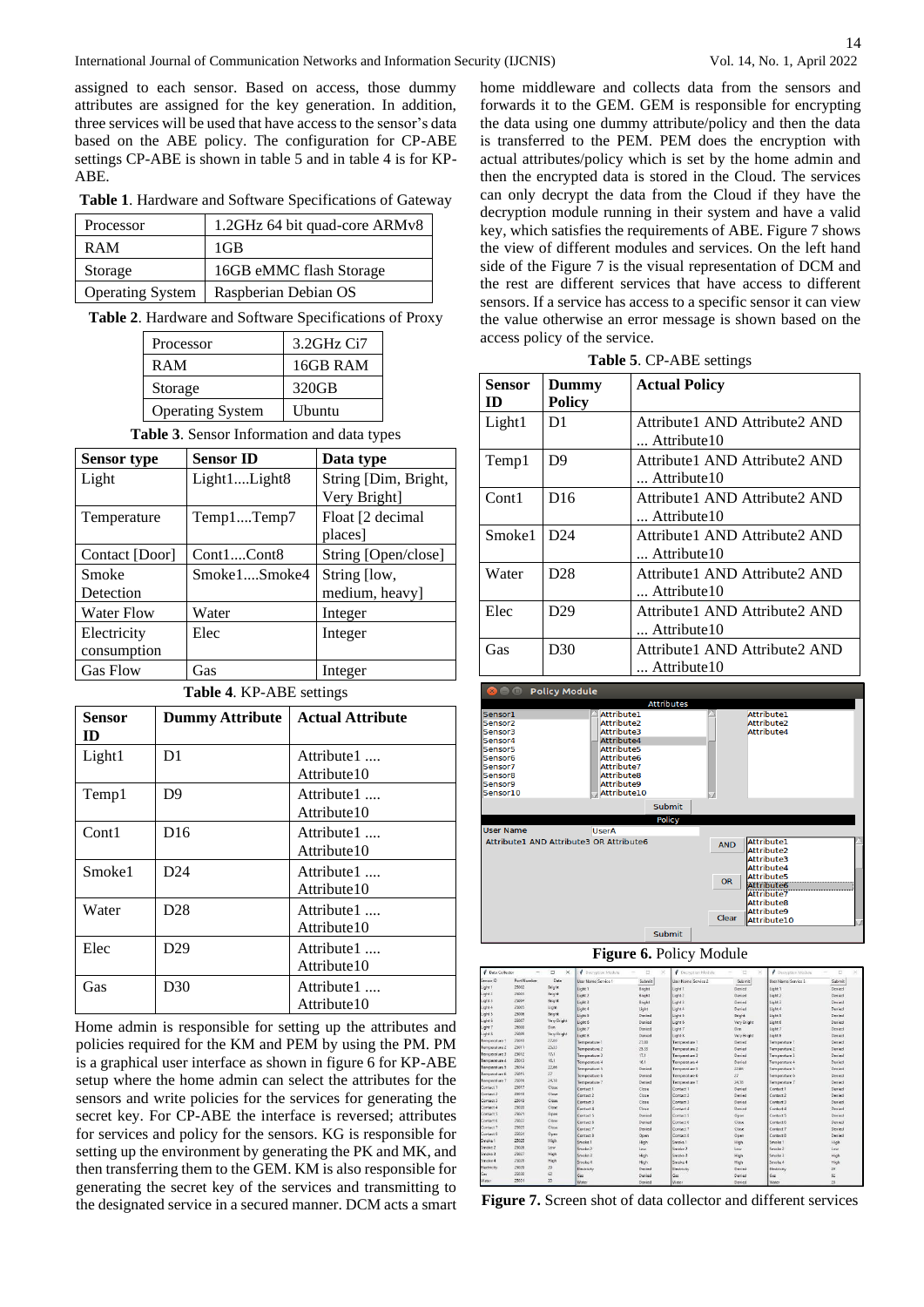International Journal of Communication Networks and Information Security (IJCNIS) Vol. 14, No. 1, April 2022

# **5. Experimentation and Evaluation**

In order to evaluate this framework, a number of experiments were carried out and the impact on CPU, Memory, and latency of the KP-ABE, CP-ABE and a revised version of KP-ABE was monitored. In these experiments the following values were used: 30 attributes/policy, 30 sensors and a max of 150 sample for the ABE settings. Different KP-ABE and CP-ABE schemes were tested using this architecture to check which scheme is more suitable in smart home scenario. Moreover, super singular curve and MNT curve were used. A python script was used to determine the resource utilization in all experiments. To calculate the latency, the time at which the data enters the DC and the time at which the encryption is fully completed were recorded and the difference provided the latency. Also, a USB tester was used to calculate the power consumption of the Raspberry Pi.

Figure 8 shows the resource utilization (CPU, Memory and gateway (Raspberry pi), part by the gateway and part by the Latency) when using CP-ABE with different offloading plans. proxy, and finally, all the encryption by the proxy server.

Although the least load is given when all the encryption is done by the proxy, this plan should be avoided as the proxy server can't always be trusted. so the next best is to have part of the encryption done by the local gateway and part by the proxy server(PEM). Figure 9 shows the frequency of data sent to the middleware based on the number of sensors and their rate of sending data. In this experiment, 30 sensors were used and their data sample rate varied from 3 to 12 per minute. Figure 10 shows the size of the cipher text CT using a constant message of 10 characters with varying the attributes/policy. it is clear that YCT achieved the least size.















**Figure 11.** Secret Key size







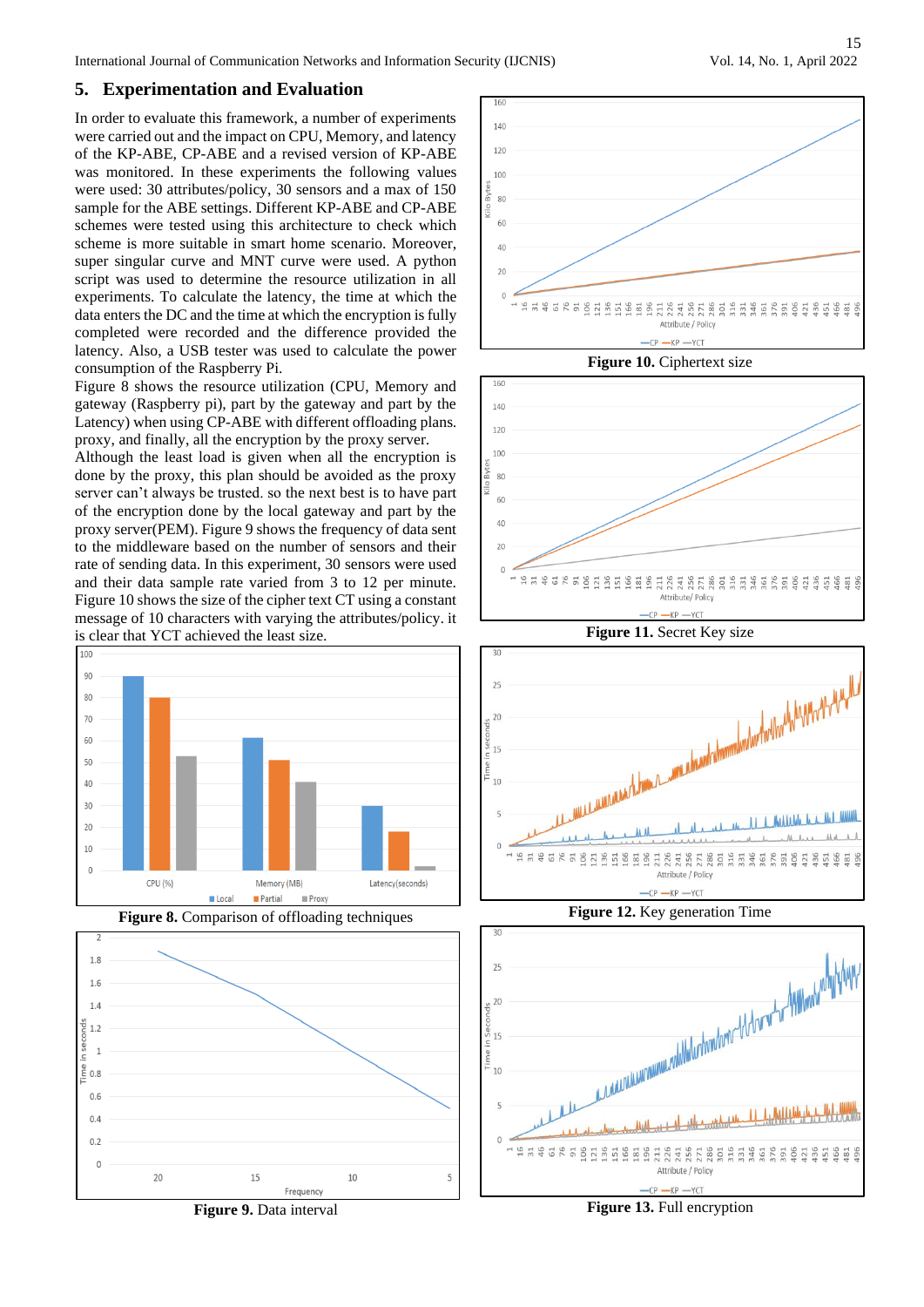$0.07$ 

 $0.07$ 

 $0.1$ 

 $0.05$ 

 $0.1$ 

 $0.05$ 





 $\blacksquare$  CP  $\blacksquare$  KP  $\blacksquare$  YCT **Figure 16.** Offloaded encryption CPU utilization

Data Interval



**Figure 17.** Full encryption memory utilization

**Figure 19.** Full encryption power consumption



**Figure 20.** Offloaded encryption power consumption



**Figure 21**. Full encryption latency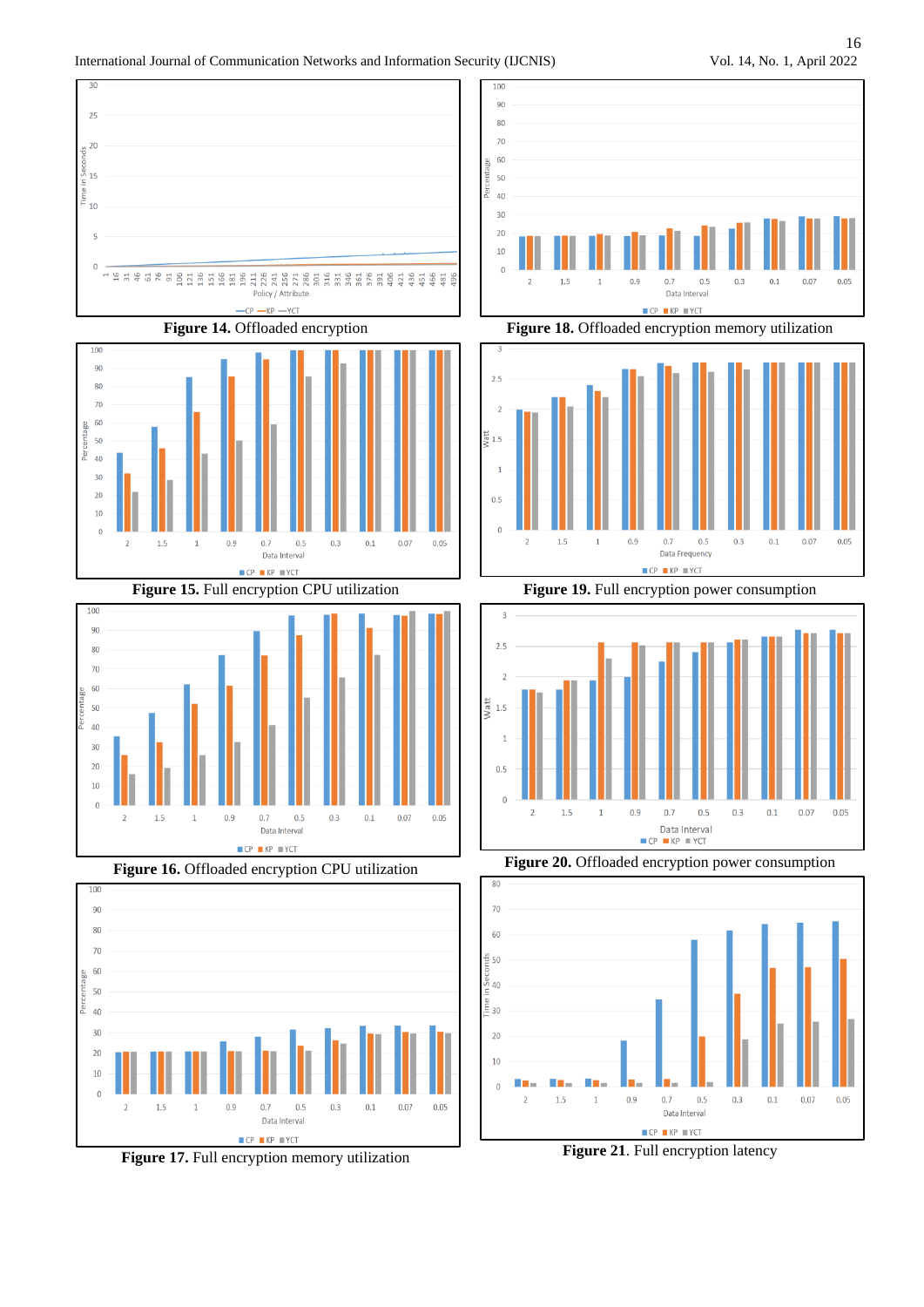



Figure 11 displays the secret key size with different attributes/policy. Again YCT achieved the least size for the key. Figure 12 shows time required for key generation vs number of attributes (from 1 to 500) at the gateway. It is also clear here that YCT took the least amount of time in the majority of experiments. Figures 13 and 14 display the execution time of full encryption and offloaded encryption. it is very clear that the time is minimal when offloading is used. Also, YCT takes less time in both cases. Figures 15, 16, 17 and 18 show the resource utilization vs sample rate. Data interval of 2 seconds to 0.05 seconds were used with both full and offloaded encryption. the Figures show that with full encryption data interval up to 0.7 can be achieved. beyond 0.7 both CP and KP had the CPU at full capacity. on the other hand, when offloading is used even when the data interval is 0.05 both CP and KP didn't reach 100% however, YCT did at both 0.07 and 0.05 intervals. Figure 19 and 20 display the power utilization of the gateway vs sample rate. Less energy was consumed by the gateway when offloading was done as expected. Figure 21 and 22 show the latency of the system vs the data interval.

From the results of figure 9, we see that the interval of data coming increases from 2 seconds to 0.5 seconds when the frequency increased from 20 seconds to 5 seconds. In Figure 8 we can see that if the system performs all the computation at the remote server, the resource utilization and latency are decreased by 40%. Figure 12 shows that as the number of policy/ attributes get larger the execution time of Secret Key Generation increases. From Figure 11 and 10 we can see that with the increase of attribute/ policy the size of the message also increases and CP-ABE has the highest in size compared to YCT and KP-ABE. If we perform all encryption at the Gateway (see Figure 13) the execution time increases gradually with the number of attributes where if we do partial encryption at the gateway and offload the rest to the proxy (see Figure 14) the execution time is decreased ten times at the gateway. From the Figure 15 and 16, we can see that the cpu utilization of CP-ABE 20% higher than other ABE schemes at data interval 2 to 0.5 and then gradually increases in the GEM for both cases. Also we can notice that the CPU consumption is lower when we do partial encryption rather than full encryption. In Figure 18 and 17 the memory utilization is almost similar for all the schemes and it is below 40% of the total memory available. From Figure 20 and 19 we can say that the power consumption does not go above 2.7 watt when the data interval is at 0.05 seconds. Further evaluation can be drawn from figure 21 and 22 which show the latency which is required for the whole process. We can see that the CP-ABE has the highest latency among the schemes and YCT has the

lowest for both cases. If a use case has a threshold of 10 second latency then:

For full encryption minimum data interval for

- **–** CP-ABE is 1 second
- **–** KP-ABE is 0.7 second
- **–** YCT-ABE is 0.5 second

For partial encryption minimum data interval for

- **–** CP-ABE is 0.7 second
- **–** KP-ABE is 0.7 second
- **–** YCT-ABE is 0.3 second

In conclusion, doing partial encryption at the gateway and offloading the rest to the proxy reduces the resource consumption and mainly latency of the data by 30% than doing full encryption process in the gateway.

#### **6. Conclusions**

In this article, an optimizing mechanism for ABE using partial encryption at the gateway and delegating/ offloading the rest of the heavy encryption process to the proxy using smarthome as a case study is presented. The proposed solution shows that further optimization of ABE schemes on resource constrained devices is required. the experiments carried out show that offloading is a must when using ABE schemes on constrained devices. As for future work, we will investigate different techniques and mechanisms to use IoT devices available at smart home to optimize further in terms of latency and ultimately not to be dependant on the proxy server for its computation power.

## **References**

- [1] M. Abdelhaq, R. Alsaqour, N. Albrahim, M. Alshehri, M. Alshehri, S. Alserayee, E. Almutairi, and F. Alnajjar, "The impact of selfishness attack on mobile ad hoc network," *International Journal of Communication Networks and Information Security*, vol. 12, no. 1, pp. 42–46, 2020.
- [2] L. Wilbanks, "The impact of personally identifiable information," *IT Professional*, vol. 9, pp. 62–64, July 2007.
- [3] "Iot standards and protocols." [online] https://www.postscapes.com/internet-of-thingsprotocols/. Accessed: 01-29-2018.
- [4] C. J. Barnes, "Smart home alone: The worlds gateway to more efficient use of energy and mayhem," 2017.
- [5] M. Ambrosin, A. Anzanpour, M. Conti, T. Dargahi, S. R. Moosavi, A. Rahmani, and P. Liljeberg, "On the feasibility of attribute-based encryption on internet of things devices," *CoRR*,
- vol. abs/1611.08098, 2016. [6] W. Ali, G. Dustgeer, M. Awais, and M. A. Shah, "Iot based smart home: Security challenges, security requirements and solutions," in *2017 23rd International Conference on*
- *Automation and Computing (ICAC)*, pp. 1–6, Sept 2017. [7] B. L. R. Stojkoska and K. V. Trivodaliev, "A review of internet of things for smart home: Challenges and solutions," *Journal of Cleaner Production*, vol. 140, pp. 1454 – 1464, 2017.
- [8] C. Wilson, T. Hargreaves, and R. Hauxwell-Baldwin, "Benefits and risks of smart home technologies," *Energy Policy*, vol. 103, pp. 72 – 83, 2017.
- [9] J. Singh, T. Pasquier, J. Bacon, H. Ko, and D. Eyers, "Twenty security considerations for cloud-supported internet of things," *IEEE Internet of Things Journal*, vol. 3, pp. 269–284, June 2016.